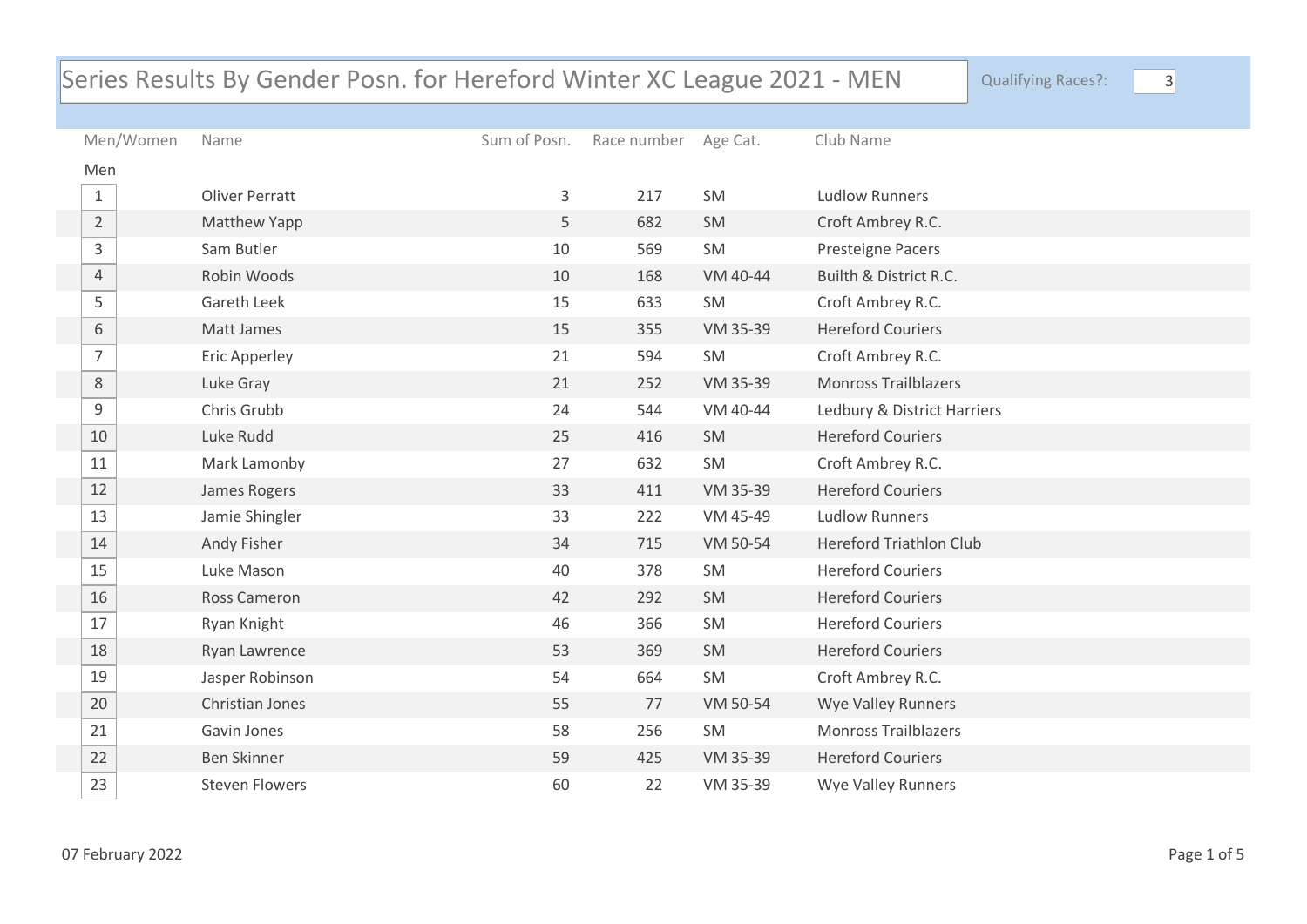| Men/Women | Name                   | Sum of Posn. | Race number | Age Cat.      | Club Name                      |
|-----------|------------------------|--------------|-------------|---------------|--------------------------------|
| 24        | <b>Richard Bullass</b> | 68           | 172         | SM            | Builth & District R.C.         |
| 25        | Lee Price              | 69           | 138         | VM 45-49      | Builth & District R.C.         |
| 26        | James Morgan           | 76           | 694         | VM 40-44      | <b>Hereford Triathlon Club</b> |
| 27        | David Bannister        | 79           | 553         | VM 45-49      | Ledbury & District Harriers    |
| 28        | Peter Koval            | 80           | 728         | VM 35-39      | <b>Hereford Triathlon Club</b> |
| 29        | <b>Stafford Rees</b>   | 81           | 146         | VM 50-54      | Builth & District R.C.         |
| 30        | Harry Woodhouse        | 85           | 459         | SM            | <b>Hereford Couriers</b>       |
| 31        | <b>Grant Womack</b>    | 87           | 678         | VM 40-44      | Croft Ambrey R.C.              |
| 32        | Simon Norwood          | 88           | 647         | VM 50-54      | Croft Ambrey R.C.              |
| 33        | Haydn O'Reilly         | 89           | 134         | VM 40-44      | Builth & District R.C.         |
| 34        | Mark Radon             | 94           | 571         | VM 40-44      | Presteigne Pacers              |
| 35        | Ed Bullock             | 96           | 475         | SM            | <b>Hereford Couriers</b>       |
| 36        | Adrian Taylor          | 96           | 564         | VM 50-54      | Presteigne Pacers              |
| 37        | Nigel Taylor           | 106          | 668         | VM 55-59      | Croft Ambrey R.C.              |
| 38        | George Ware            | 109          | 448         | SM            | <b>Hereford Couriers</b>       |
| 39        | <b>Matt Ansfield</b>   | 110          | 709         | VM 45-49      | <b>Hereford Triathlon Club</b> |
| 40        | <b>Thomas Turner</b>   | 111          | 90          | VM 35-39      | Builth & District R.C.         |
| 41        | Douglas Glasgow        | 112          | 572         | SM            | Presteigne Pacers              |
| 42        | <b>Martin Carter</b>   | 124          | 296         | VM 55-59      | <b>Hereford Couriers</b>       |
| 43        | <b>Stuart Austin</b>   | 127          | 591         | VM 55-59      | Croft Ambrey R.C.              |
| 44        | Andy Taylor            | 128          | 691         | VM 45-49      | <b>Hereford Triathlon Club</b> |
| 45        | Dai Harris             | 130          | 110         | VM 35-39      | Builth & District R.C.         |
| 46        | Daniel Spear           | 138          | 431         | SM            | <b>Hereford Couriers</b>       |
| 47        | Sam Juson              | 139          | 630         | SM            | Croft Ambrey R.C.              |
| 48        | Joe Collins            | 140          | 479         | <b>JM U20</b> | Hay Hotfooters                 |
| 49        | <b>Richard George</b>  | 143          | 468         | VM 55-59      | <b>Hereford Couriers</b>       |
| 50        | <b>Andrew Stephens</b> | 145          | 264         | VM 45-49      | <b>Monross Trailblazers</b>    |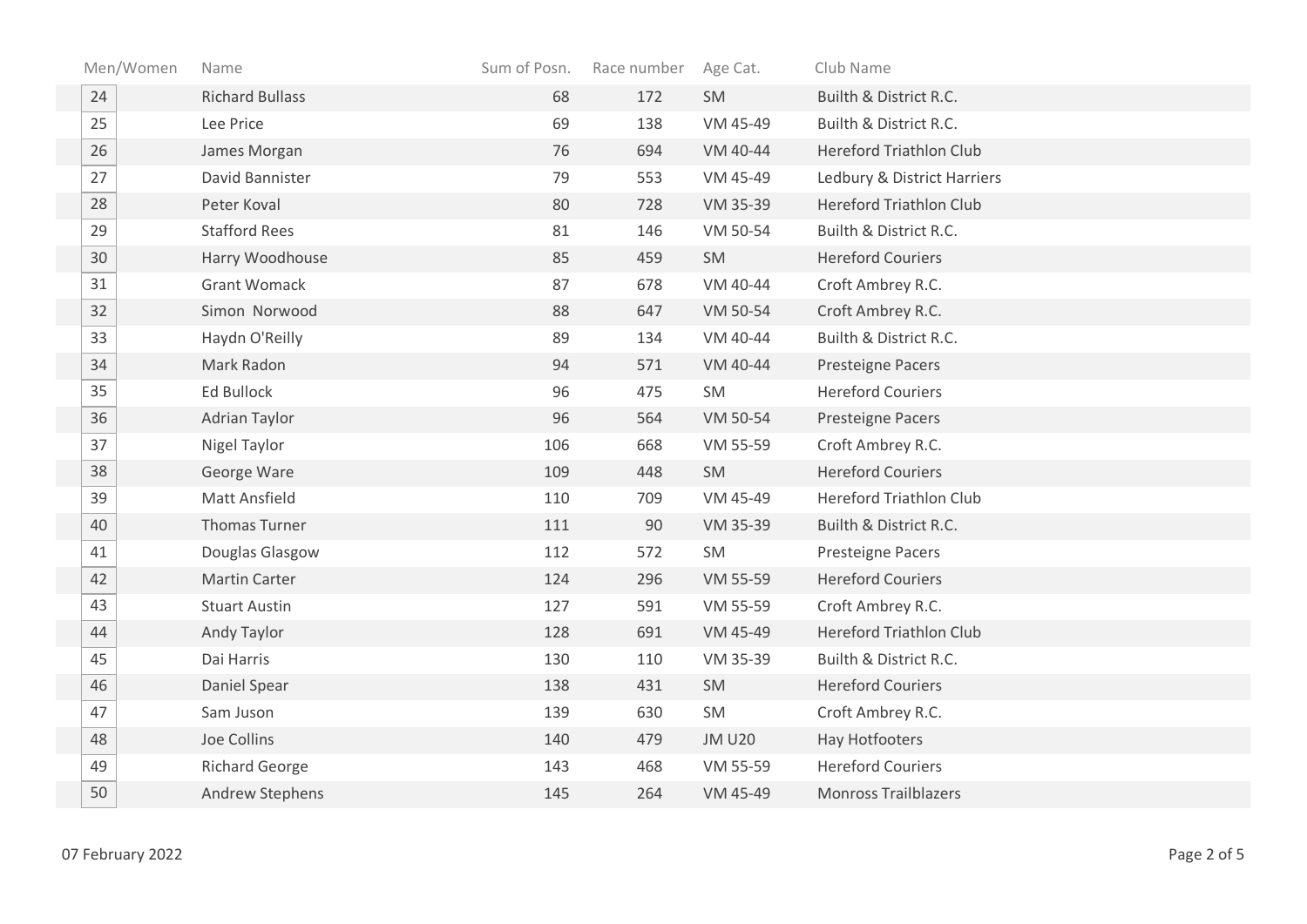| Men/Women | Name                   | Sum of Posn. | Race number | Age Cat. | Club Name                      |
|-----------|------------------------|--------------|-------------|----------|--------------------------------|
| 51        | Chris Law              | 147          | 542         | VM 55-59 | Ledbury & District Harriers    |
| 52        | Mark Dunn              | 152          | 29          | VM 55-59 | Wye Valley Runners             |
| 53        | Richie Richards        | 154          | 463         | VM 55-59 | <b>Hereford Couriers</b>       |
| 54        | Paul Mammatt           | 154          | 704         | VM 50-54 | <b>Hereford Triathlon Club</b> |
| 55        | Adam Gray              | 155          | 249         | SM       | <b>Monross Trailblazers</b>    |
| 56        | <b>Steve Goodridge</b> | 156          | 492         | VM 55-59 | Hay Hotfooters                 |
| 57        | <b>Peter Summers</b>   | 167          | 532         | VM 35-39 | Hay Hotfooters                 |
| 58        | Chris Smart            | 177          | 426         | VM 55-59 | <b>Hereford Couriers</b>       |
| 59        | Jonathan Davey         | 178          | 317         | VM 55-59 | <b>Hereford Couriers</b>       |
| 60        | <b>Steve Partridge</b> | 180          | 648         | VM 40-44 | Croft Ambrey R.C.              |
| 61        | David Millichap        | 184          | 640         | VM 50-54 | Croft Ambrey R.C.              |
| 62        | Aaron Smart            | 185          | 467         | SM       | <b>Hereford Couriers</b>       |
| 63        | Ashley Robinson        | 189          | 663         | VM 70-74 | Croft Ambrey R.C.              |
| 64        | <b>Steve Mesham</b>    | 191          | 563         | VM 50-54 | Presteigne Pacers              |
| 65        | Rob Connell            | 191          | 306         | VM 60-64 | <b>Hereford Couriers</b>       |
| 66        | Paddy Nugent           | 192          | 51          | VM 60-64 | Wye Valley Runners             |
| 67        | David Williams         | 192          | 456         | VM 55-59 | <b>Hereford Couriers</b>       |
| 68        | <b>Roland Preece</b>   | 199          | 658         | VM 55-59 | Croft Ambrey R.C.              |
| 69        | <b>Mick Collins</b>    | 210          | 481         | VM 55-59 | Hay Hotfooters                 |
| 70        | Tim Farndon            | 212          | 760         | VM 40-44 | <b>Hereford Triathlon Club</b> |
| 71        | Thomas Powell          | 214          | 219         | VM 35-39 | <b>Ludlow Runners</b>          |
| 72        | <b>Tony Champken</b>   | 217          | 9           | VM 65-69 | Wye Valley Runners             |
| 73        | Dave Barrett           | 219          | 595         | VM 50-54 | Croft Ambrey R.C.              |
| 74        | Steve Herington        | 221          | 344         | VM 70-74 | <b>Hereford Couriers</b>       |
| 75        | Alexander Brown        | 222          | 84          | VM 50-54 | Builth & District R.C.         |
| 76        | Neil Taylor            | 225          | 669         | VM 60-64 | Croft Ambrey R.C.              |
| 77        | John Jaspers           | 226          | 356         | VM 50-54 | <b>Hereford Couriers</b>       |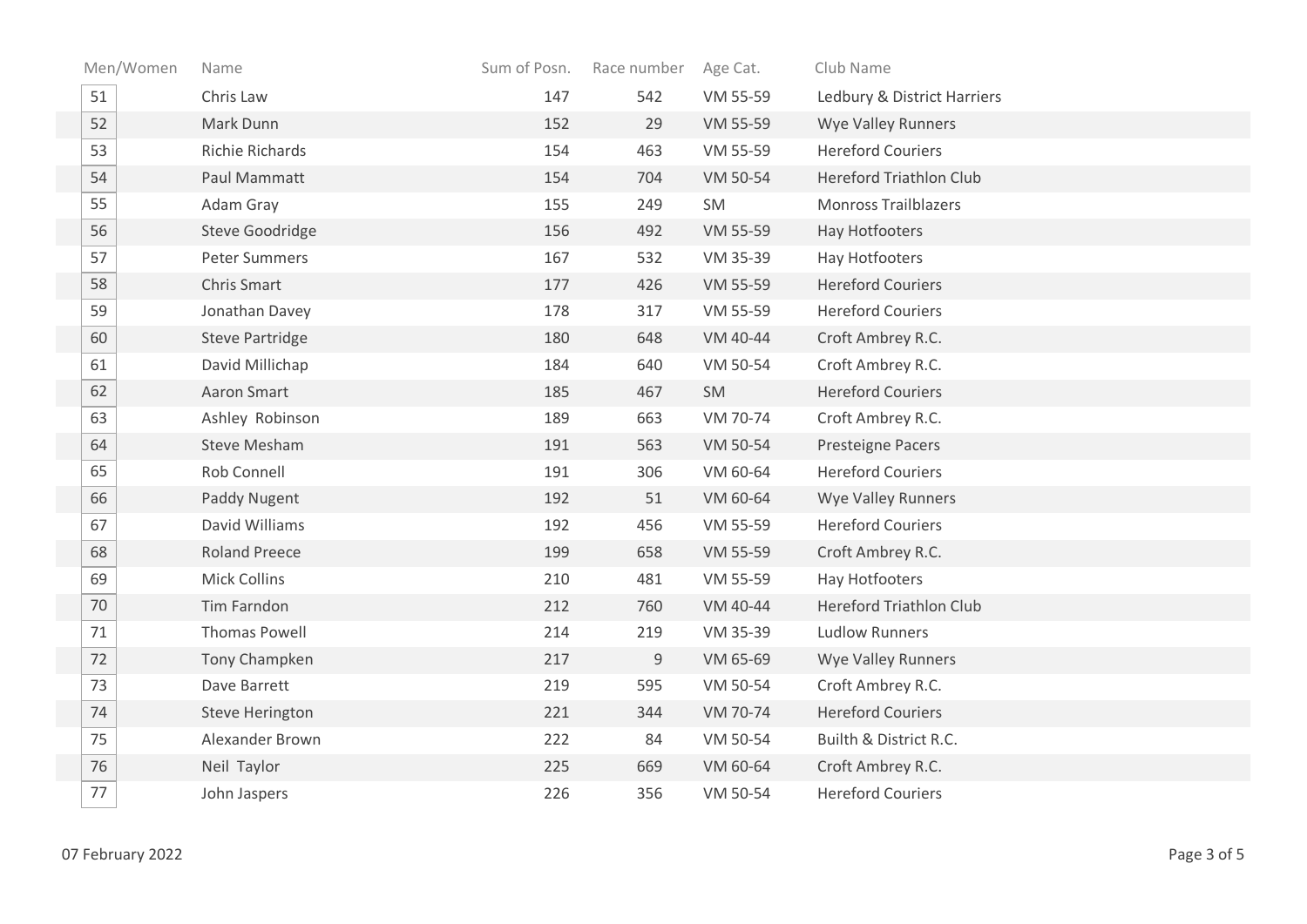| Men/Women | Name                  | Sum of Posn. | Race number | Age Cat. | Club Name                      |
|-----------|-----------------------|--------------|-------------|----------|--------------------------------|
| 78        | Paul Parker           | 232          | 213         | VM 45-49 | <b>Ludlow Runners</b>          |
| 79        | Kevin Dunster         | 233          | 531         | VM 55-59 | Hay Hotfooters                 |
| 80        | Peter Cartwright      | 240          | 186         | VM 65-69 | <b>Ludlow Runners</b>          |
| 81        | <b>Phillip Harris</b> | 241          | 111         | VM 35-39 | Builth & District R.C.         |
| 82        | Christian Prynne      | 241          | 144         | VM 50-54 | Builth & District R.C.         |
| 83        | Paul Bouston          | 242          | 716         | VM 50-54 | <b>Hereford Triathlon Club</b> |
| 84        | Iain Hutchinson       | 247          | 701         | VM 35-39 | <b>Hereford Triathlon Club</b> |
| 85        | James Vidler          | 247          | 69          | VM 60-64 | <b>Wye Valley Runners</b>      |
| 86        | <b>Kevin Barnes</b>   | 252          | 282         | VM 55-59 | <b>Hereford Couriers</b>       |
| 87        | Ian Price             | 257          | 660         | VM 70-74 | Croft Ambrey R.C.              |
| 88        | <b>Robert Price</b>   | 259          | 142         | VM 45-49 | Builth & District R.C.         |
| 89        | Christian Mason       | 260          | 714         | VM 35-39 | <b>Hereford Triathlon Club</b> |
| 90        | Clive Richardson      | 260          | 221         | VM 65-69 | <b>Ludlow Runners</b>          |
| 91        | David Sutherland      | 262          | 158         | VM 60-64 | Builth & District R.C.         |
| 92        | James Hinton          | 263          | 200         | VM 45-49 | <b>Ludlow Runners</b>          |
| 93        | Colin Lancaster       | 264          | 203         | VM 60-64 | <b>Ludlow Runners</b>          |
| 94        | Mike Shaw             | 266          | 698         | VM 70-74 | <b>Hereford Triathlon Club</b> |
| 95        | Gary Gunner           | 271          | 618         | VM 75-79 | Croft Ambrey R.C.              |
| 96        | Ian Foster            | 274          | 692         | VM 50-54 | <b>Hereford Triathlon Club</b> |
| 97        | Guy Whitmarsh         | 288          | 674         | VM 75-79 | Croft Ambrey R.C.              |
| 98        | Owen Cooper           | 295          | 88          | VM 70-74 | Builth & District R.C.         |
| 99        | Oliver Cameron-Swann  | 296          | 685         | VM 45-49 | Croft Ambrey R.C.              |
| 100       | John Noonan           | 314          | 393         | VM 60-64 | <b>Hereford Couriers</b>       |
| 101       | John Price            | 319          | 508         | VM 60-64 | Hay Hotfooters                 |
| 102       | <b>Brent Lowson</b>   | 325          | 48          | VM 60-64 | Wye Valley Runners             |
| 103       | Tom Davies            | 329          | 607         | VM 70-74 | Croft Ambrey R.C.              |
| 104       | <b>Tony Stanley</b>   | 331          | 224         | VM 60-64 | <b>Ludlow Runners</b>          |